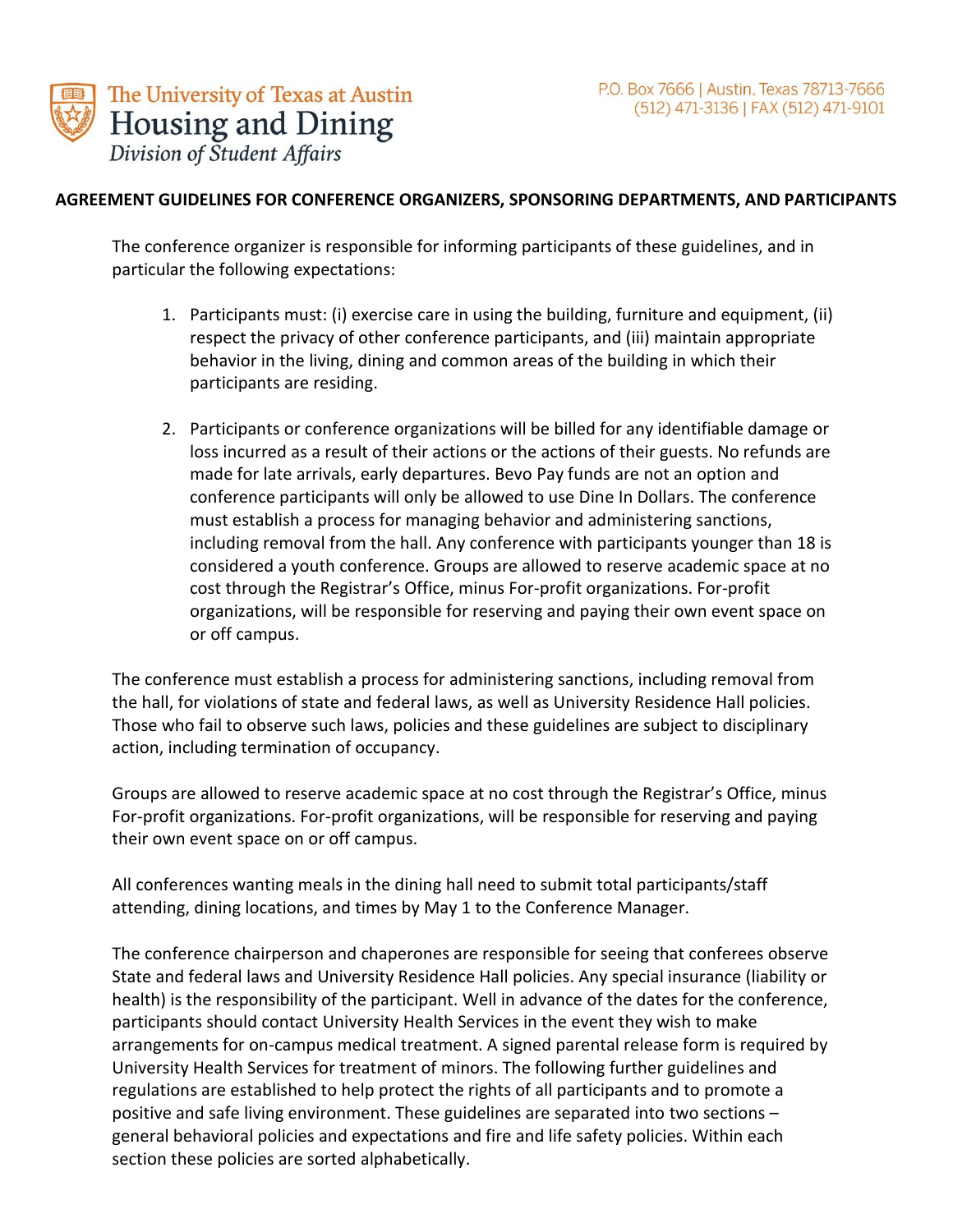

#### **Protect Texas Together**

The University of Texas at Austin is committed to making an impact as we face the COVID-19 pandemic while prioritizing health and safety. The university regularly monitors and determines the level of operations for classes, housing, research and other events and activities using an established framework. University Housing and Dining events, meetings and gatherings will be assessed with this framework. To ensure facilities are safe and systems are functioning properly and can accommodate adequate distancing, the university has established building inspection and certification processes. Learn more about our commitment to Protect Texas Together [here.](https://protect.utexas.edu/)

#### **Meetings and Events during COVID**

The university is implementing mitigation and social distancing strategies following all the recommended guidelines by the Center for Disease Control and Prevention (CDC).

The [Guidelines for Meetings, Events and Mass Gatherings](https://utexas.box.com/s/4py7o3yry9p0aq2u6cki2tzq43kqf58u) have been informed by evidence-based science and/or expert opinions. This guidance covers most situations and will be revised as our understanding of COVID-19 and situational awareness changes.

You can submit questions about mitigation strategies to [emergencypreparedness@austin.utexas.edu.](mailto:emergencypreparedness@austin.utexas.edu) Our Mass Gathering Review Team will partner with you to ensure safeguards are in place to protect the public health of our university community. Other questions should be submitted via the [university's COVID](https://utexas.qualtrics.com/jfe/form/SV_9npCK5Dw98jt05D)-19 questions and [feedback form.](https://utexas.qualtrics.com/jfe/form/SV_9npCK5Dw98jt05D)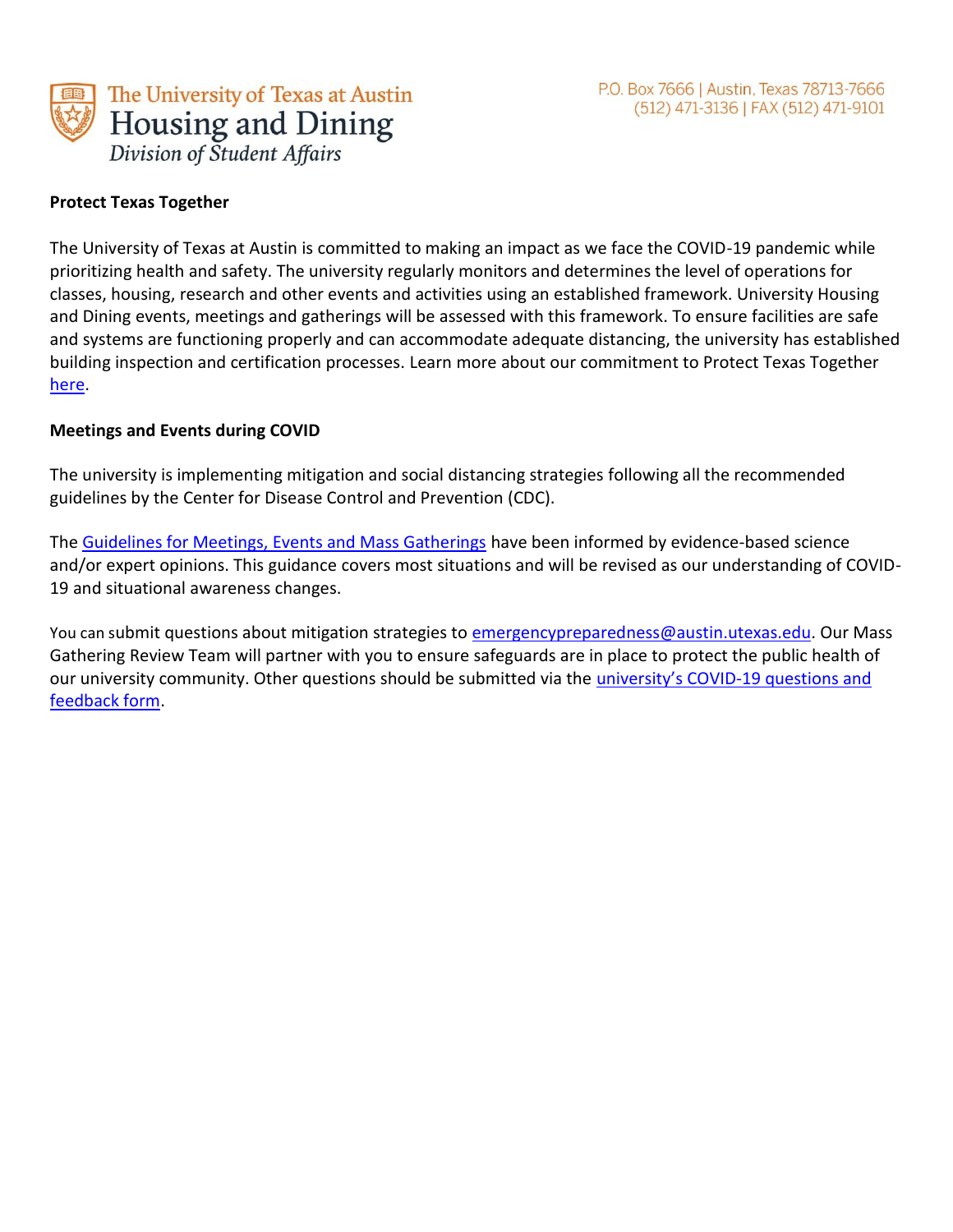



agree

**Youth Conferences:** To provide an enjoyable stay for all participants and adequate supervision for youth participating in summer programs, we require a minimum ratio of one live-in adult counselor or chaperone per 22 youth of each sex. The sponsoring department is responsible for seeing that the members of the group exercise care in the use of the building, furniture, and equipment, and in respecting the privacy of other residents. Counselors and camp staff are responsible for providing supervision to students who are inside the building and dining rooms at all times. Counselors and camp staff are responsible for maintaining good behavior on the floors and in the buildings in which their group is residing. Additional training and procedures are **required** through the Youth Protection Program [\(https://youthprotectionprogram.utexas.edu/\)](https://youthprotectionprogram.utexas.edu/) and is the **responsibility of the sponsoring department**.

Prior to or on the day the group checks in, we ask that a time be set aside for counselors or chaperones to meet with housing staff to familiarize themselves with building services, facilities, operating and safety procedures, and other areas of potential concern. Additional meetings may be scheduled as needed to assist the chaperones in the fulfillment of their responsibilities.

| Camper Age  | Number<br>Staff | Overnight<br>Campers | Day-only<br>Campers |
|-------------|-----------------|----------------------|---------------------|
| 5 years and |                 | 5                    | n                   |
| younger     |                 |                      |                     |
| 6-8 years   |                 | 6                    |                     |
| 9-14 years  | 1               | 8                    | 10                  |
| 15-18 years |                 | 10                   | 1 7                 |

#### **Section 1: GENERAL BEHAVIORAL POLICIES & EXPECTATIONS**

IDT, Check or Credit Card: Billing for conferences is for the total amount of the groups housing and meals cost. Groups will be sent an invoice within 5 days of their conference checking out. Payment can be made by check or credit card. University affiliated groups can make payment by Inter Departmental Transfer (IDT) as well. Payment is due within 15 days upon receiving the invoice to University Housing and Dining's (UHD) conference and accounting team. Complete payment is due to UHD by August 20 to meet the end of the fiscal year cycle.

Self-Pay/Individual Pay- The conference reservation link will be sent to the conference organizers to register for housing typically in March. All links will be closed 30 days prior to the conference arrival date and the remaining rooms will be released to be used by other conferences. The conference will not responsible for the remaining unregistered rooms based upon the initial estimated request.

When the UHD reserves space for your conference, it will be based on your estimated number. Housing for participants in excess of this number may not be available. It is the sponsor's responsibility to provide Conference Services with an updated number of participants 30 days prior to scheduled arrival for both housing and meals. The final bill for both Housing and Dining will be based on the actual number of participants (not rooms) who attended and ate meals.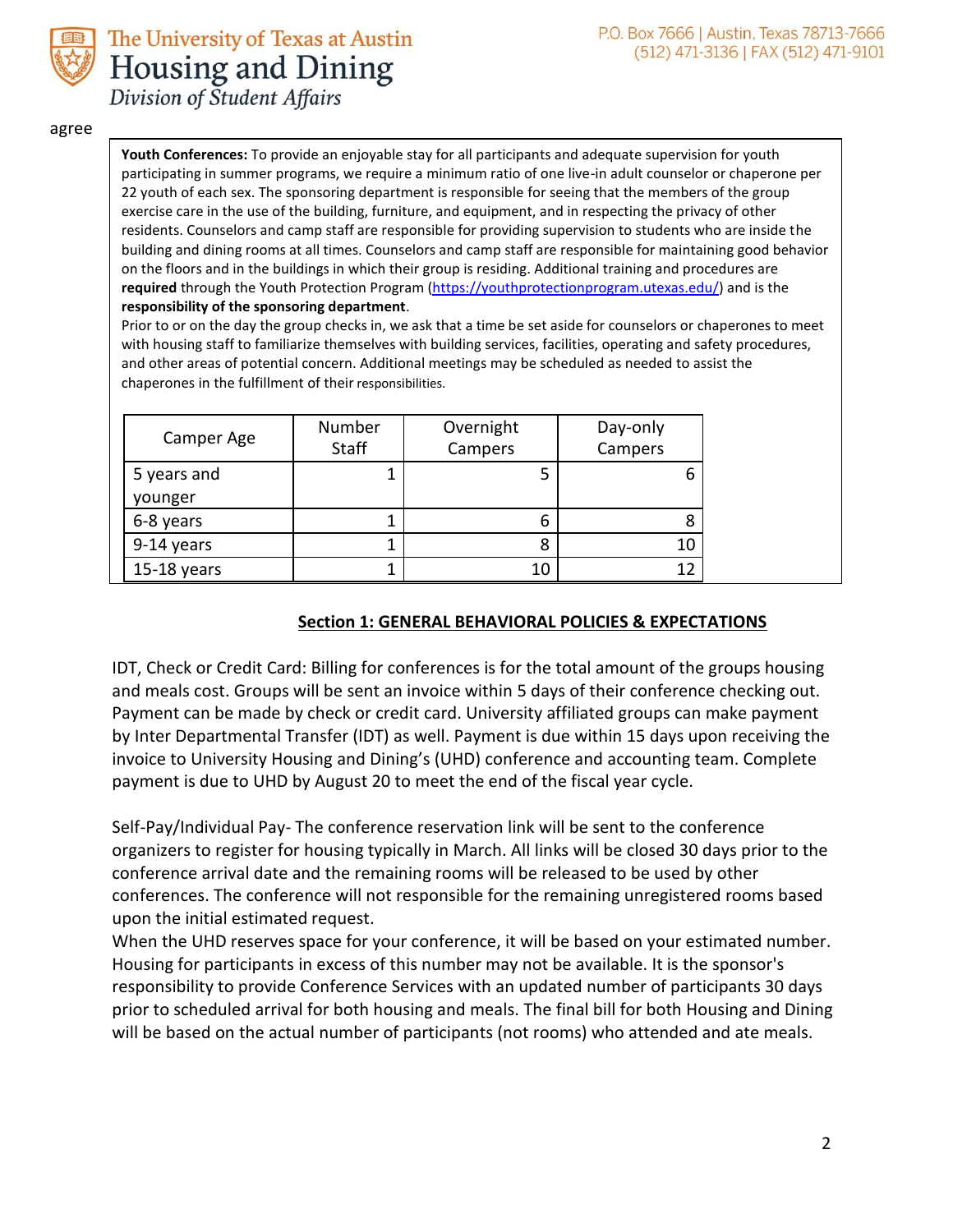



#### **Alcohol**

Alcoholic beverages may be consumed and stored in resident rooms if all occupants are 21 years of age or older. Guests of legal age who transport alcohol within a residence hall must use a closed, opaque container. Responsible use of alcohol is expected. Guests found to be intoxicated or potentially harmful to themselves or others may be detained for an assessment before being allowed into the residence hall; this assessment could include a call to emergency response or local law enforcement officials.

Drinking is not permitted in hallways, lounges, lobbies or other public areas of the residence halls. Alcohol is not permitted at any University Residence Hall-sponsored program or event. Large containers or volumes of alcohol are not permitted in the University Residence Halls. This includes kegs, cases, party balls and other containers larger than one gallon. Empty alcohol containers will be viewed as evidence of consumption and may subject individuals to the University disciplinary process. Providing alcohol to individuals less than 21 years of age or possession of alcohol by individuals under age 21 are violations of criminal law and University policy. Any guest suspected of violating any University rule pertaining to alcohol or a City or State law may be subject to disciplinary action by the University and/or response from local law enforcement. Disciplinary action on the part of the University may be up to and including immediate removal for the residence halls.

This policy does not apply to designated individuals working a youth camp/program. The Youth Protection Program (YPP) policy states, "designated individuals may not possess or use alcohol or drugs on or around the university owned/leased property."

#### **Bed Lofting**

Notification to the Conference Team is due 2 weeks before the first check-in of your conference on how many beds they need lowered. 5% of those beds will be lowered for no charge. The 5% here is 5% of the total number of participants for the camp. Anything less than 2 weeks or over 5% number will be a charge of \$50 per bed dropped.

#### An example is as follows:

Camp Team has 20 participants for a camp check-in on June 15, 2020. As a result of contacting Assistant Director Valdez on June 1, 2020 (2 weeks in advance of first check in) 1 bed will be dropped for free.

For participants with ADA accommodations those beds will not be included in the 5%. They will be accommodated at no charge.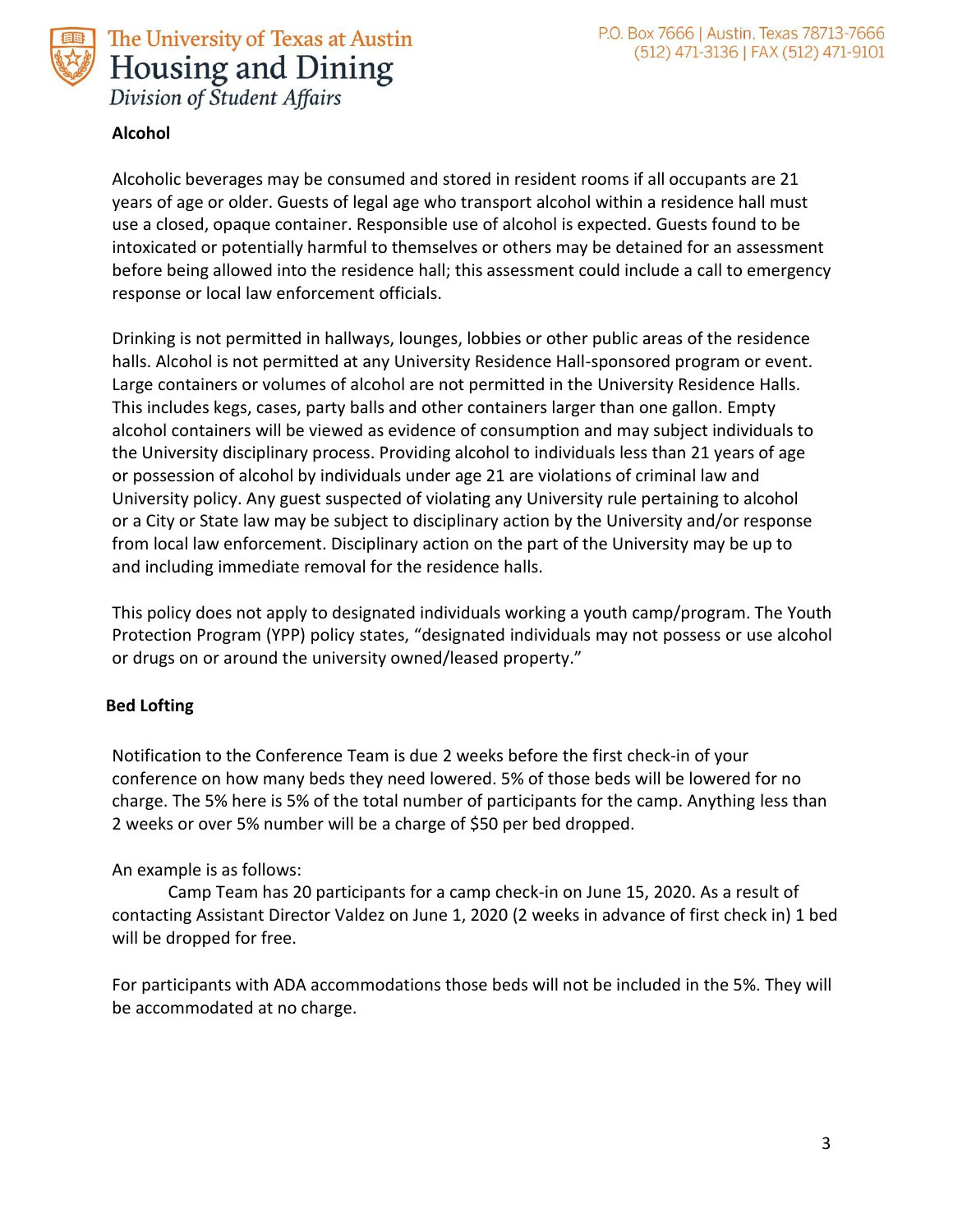

#### **Behavior**

Appropriate behavior and consideration of the rights of others are expected. Excessive noise from parties, stereos, radios, musical instruments or sound amplification equipment; rowdy behavior, water fights, running, or throwing balls or other items inside the residence hall; elevator misuse or damage; throwing items from windows or roofs or hanging items outside windows; or other loud or disruptive behavior is not permitted in the residence hall. Musical instruments may be played only in designated areas. A quiet demeanor is expected at all times in and about the residence halls.

#### **Bicycles and other recreational equipment**

Riding hoverboards, bicycles, skateboarding and rollerblading are prohibited inside of all residence halls due to risk of injury and damage to facilities. Guests who violate this procedure will be subject to disciplinary action. Bicycle racks are located near each residence hall. Bicycles may not be chained to sign posts, railings or any other University property other than the bicycle racks provided. Upon mutual consent of roommates,bicycles may be stored in residence hall rooms provided that exit from the room is not obstructed. Bicycle storage in hallways, lounges, stairwells or other public space is not permitted. Bicycles are not permitted in elevators. Bicycles secured in public areas will be removed by University staff and impounded by the University Police Department. The removal charge is \$50.

#### **Dining Room Conduct**

Participants are expected to observe serving hours. Due to limited seating, guests are expected not to linger in the dining room after completing their meals as a courtesy to other groups needing to eat. Meals in the Jester Second Floor Dining Room are buffetstyle; however, all food items must be eaten in the dining center. Only items a participant is eating may be finished on the way out (e.g., ice cream). You are expected to help staff provide better service by bussing your own dishes, including disposing of paper waste in the trash and recycling receptacles and putting silverware in the containers provided. Tables and chairs should not be rearranged and should be returned to the original position when you finish your meal. Shirts and shoes must be worn in the dining center. Creating unnecessary mess, not properly bussing dishes and wasting food increases staff and food costs. Individuals without meal IDs are not permitted in the dining room. Lost meal IDs will be replaced at any UHD 24 hour front desk.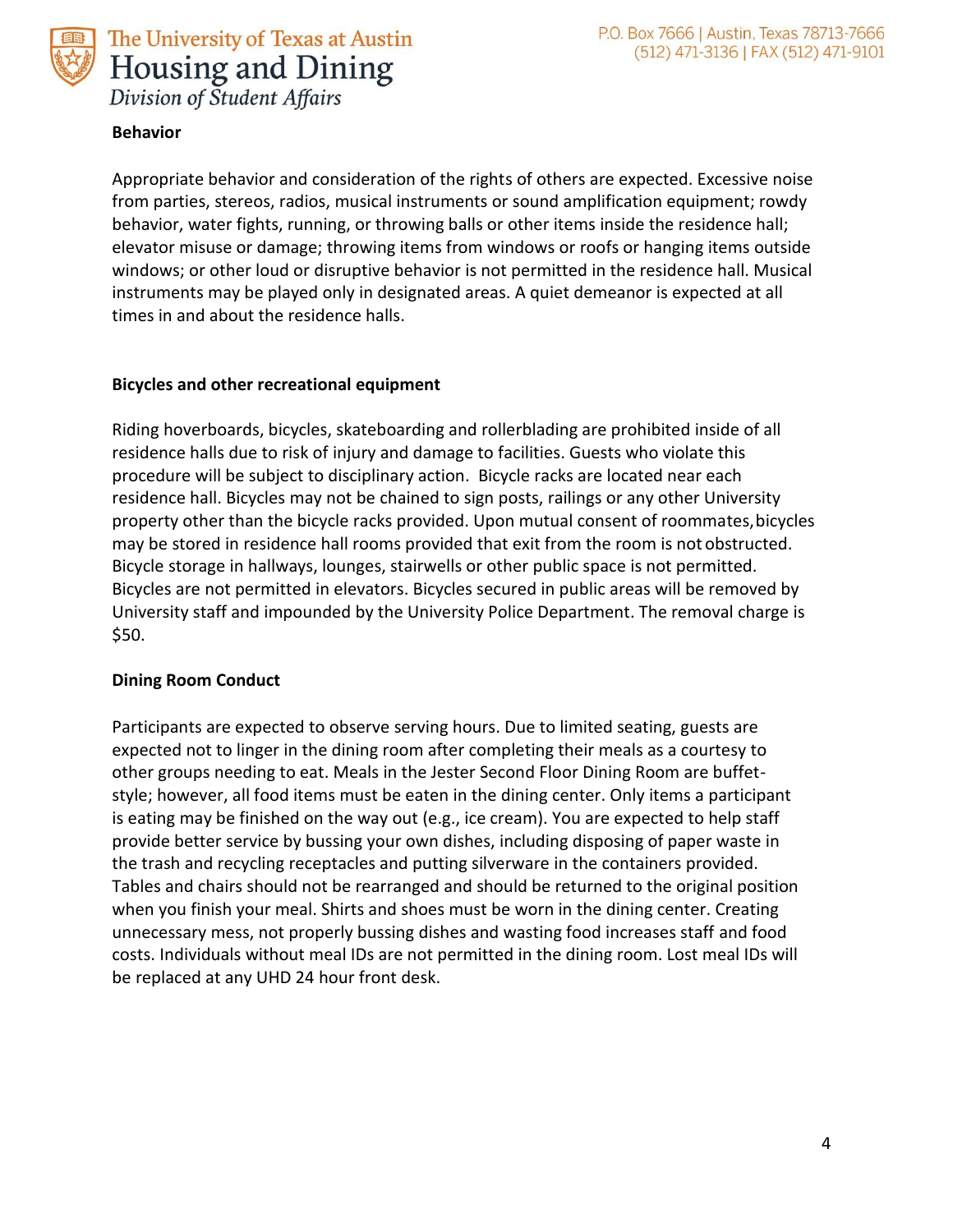



#### **Drugs**

The possession or use of illegal drugs or drug paraphernalia as well as the illegal use of medically prescribed drugs is prohibited in or about the residence halls and is considered a violation of the Institutional Rules. The possession or use of illegal drugs may result in removal from the residence hall and suspension of other rights and privileges including the privilege to enter residence halls.

Any university student in violation of the University's regulations pertaining to drugs who is not suspended or expelled should expect, at minimum, to lose the privileges of living in and even entering the residence halls. Since the possession or use of illegal drugs is a violation of criminal law, it is possible for a violator to be subject to criminal action.

This policy does not apply to designated individuals working a youth camp/program. The Youth Protection Program (YPP) policy states, "designated individuals may not possess or use alcohol or drugs on or around the university owned/leased property."

#### **Elevator**

Elevator misuse or damage is not permitted. The conference group is responsible for repair charges as a result of overcrowding and other misuse or damage. In the event of fire, do not use elevators.

#### **Emergency Communications**

In the event of a residence hall or campus wide emergency, University Housing and Dining and the University will use various methods to communicate with people on campus. In most incidents, emergency communication will provide instruction on Shelter in Place or Emergency Evacuation. The campus siren system will activate to inform people that a dangerous situation exists. Verbal instructions will accompany the siren.

#### **Entry Access**

At night, participants must enter through the front doors of the building. Locked doors to hallways, sleeping rooms, bathrooms and access from the outside should never be propped, the lock disabled or the door held open for an unknown person, as this creates a safety risk to all participants.

While respecting your personal privacy at all times, the University reserves the right to authorize entry into your room to investigate violations of University regulations, federal,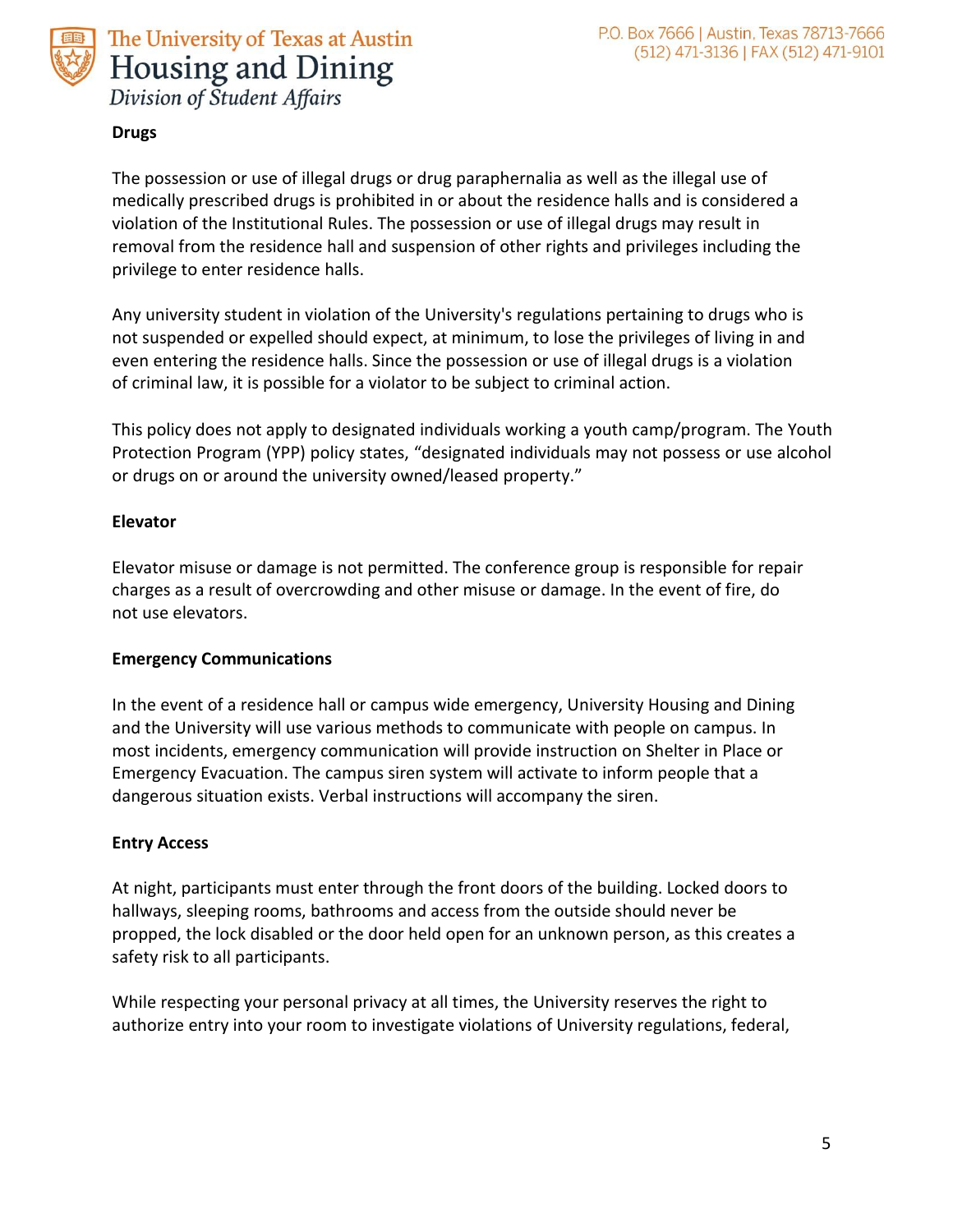

State or local laws. Observed or alleged contraband will be confiscated. Other situations include:

- Health, Fire and Life Safety room inspections once a month by the Office of the University Fire Marshal and/or by University Housing and Dining staff (i.e., Building Services or Residence Life staff).
- When your welfare and the welfare of the residence hall are concerned.
- To ensure proper care, maintenance and safety of the facilities.
- To make necessary repairs.
- When the door is open and a violation of University policies is in plain view.

#### **Guest Hours**

Conference participants and staff are allowed at any time in the hall they are residing in during their conference visit. Guest of participants and staff are only allowed during 7 a.m.-midnight and not allowed past the common areas from midnight till 7 a.m. All participants and staff will need to show verification they are with the conference at their respective front desk.

#### **Escort Policies**

All visitors/guest must be escorted when visiting participants. Unescorted individuals should be reported to the area desk.

#### **Furniture**

Common areas are furnished with tables, chairs and couches for comfort and enjoyment. Furniture or equipment owned by the University may not be moved from one room to another. Participants are subject to a minimum charge of \$50 for the unauthorized movement of furnishings, in addition to any repairs or replacement costs.

#### **Gambling**

Gambling restrictions established by civil statutes and the Rules and Regulations of the Board of Regents are enforced in the residence halls. Participants found gambling in the residence halls are subject to disciplinary action.

#### **Harassment**

Participants should adhere to standards of civility and good taste that reflect mutual respect. A respectful environment is free of harassment, violence, verbal abuse and incivility.

Threats of violence as well as other acts or communications intended to intimidate, harass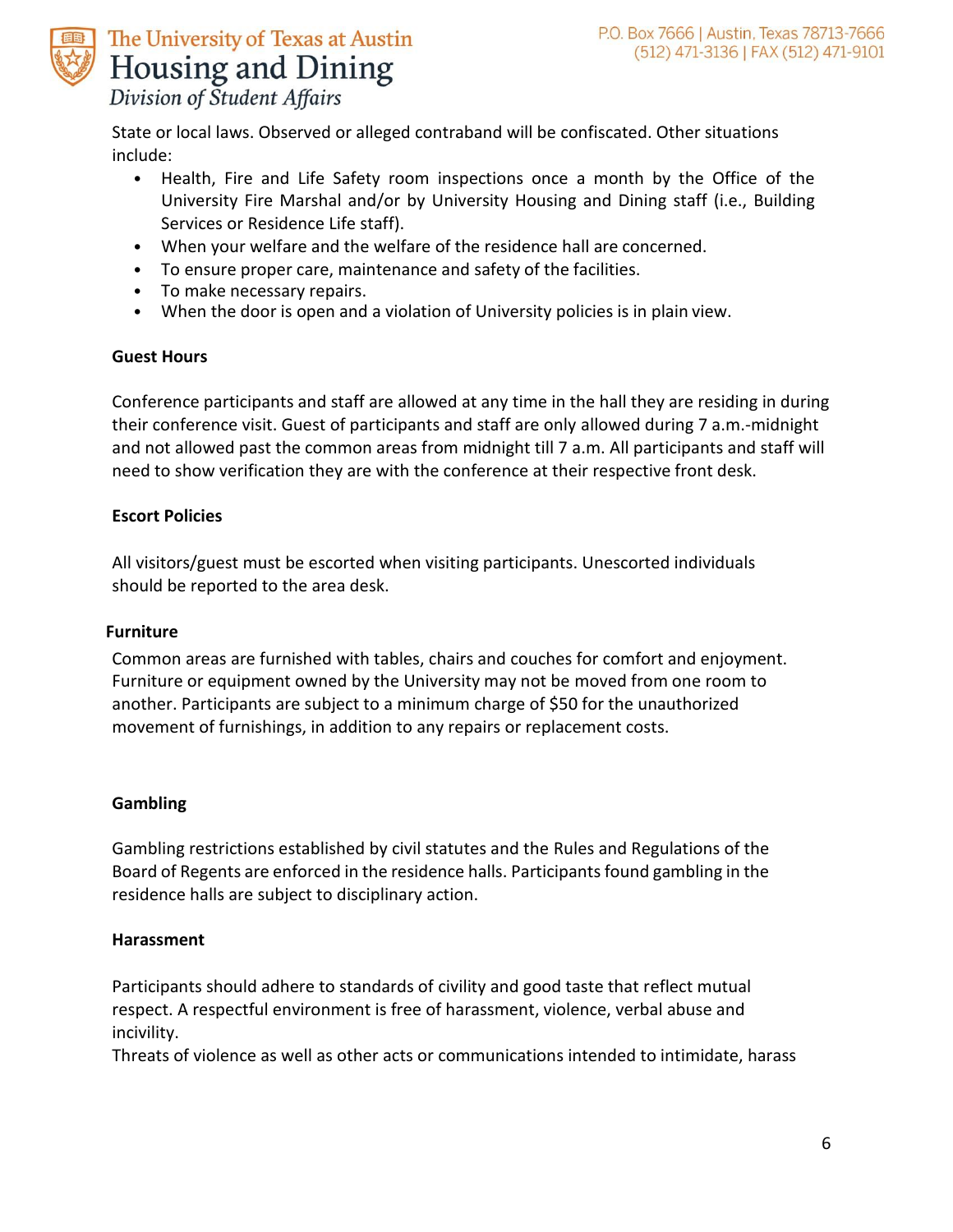

or annoy are prohibited. It is the policy of the University to maintain an educational environment free from harassment and intimidation.

#### **Identification (Personal)**

Members of the housing staff may request proof of identity of any person in the residence hall. It is therefore mandatory for all participants to carry a form of identification (either personal or issued by the conference) at all times while inside residence halls.

#### **Keys**

University keys may not be duplicated. Possession or use of keys other than those officially issued, tampering with University locks or loaning keys to another individual are violations of residence hall policy. Room keys are the responsibility of the participant to whom they are issued. Lost room keys should be reported to the appropriate hall desk immediately. Replacement of lost keys will be made upon receipt of a \$75 replacement fee. In addition, the participant is billed \$75 for each lock for which keys are lost or note returned to the designated location during the check-out period. A bent or broken key will be replaced at no charge if there is no evidence of vandalism; otherwise, there is a \$2 replacement key charge. The bent or broken key must be turned in when you report the problem to the area desk. Participants are encouraged to keep their doors locked at all times.

#### **Conference Cards**

Possession or use of Conference Card other than those officially issued, tampering with University locks or loaning conference card to another individual are violations of residence hall policy. Conference Cards are the responsibility of the participant to whom they are issued. Lost Conference Cards should be reported to the appropriate hall desk immediately. Replacement of Conference Cards will be made upon receipt of a \$10 replacement fee. In addition, the conference will be billed \$10 for each conference card that are lost or not returned to the designated location during the check-out period.

#### **MicroFridges**

Each room is provided with a MicroFridge unit. MicroFridge units must be plugged directly into a wall outlet. Participants should empty the MicroFridge before checking out. The conference will be charged for any damages to the MicroFridge.

#### **Personal Property**

Property left in your room after you have checked out will be removed and stored at your expense. To claim items, you will need to provide written identification. We will only release items to the participant to whom they belong, unless the participant has provided written notification to us to have another individual retrieve the items. Items will not be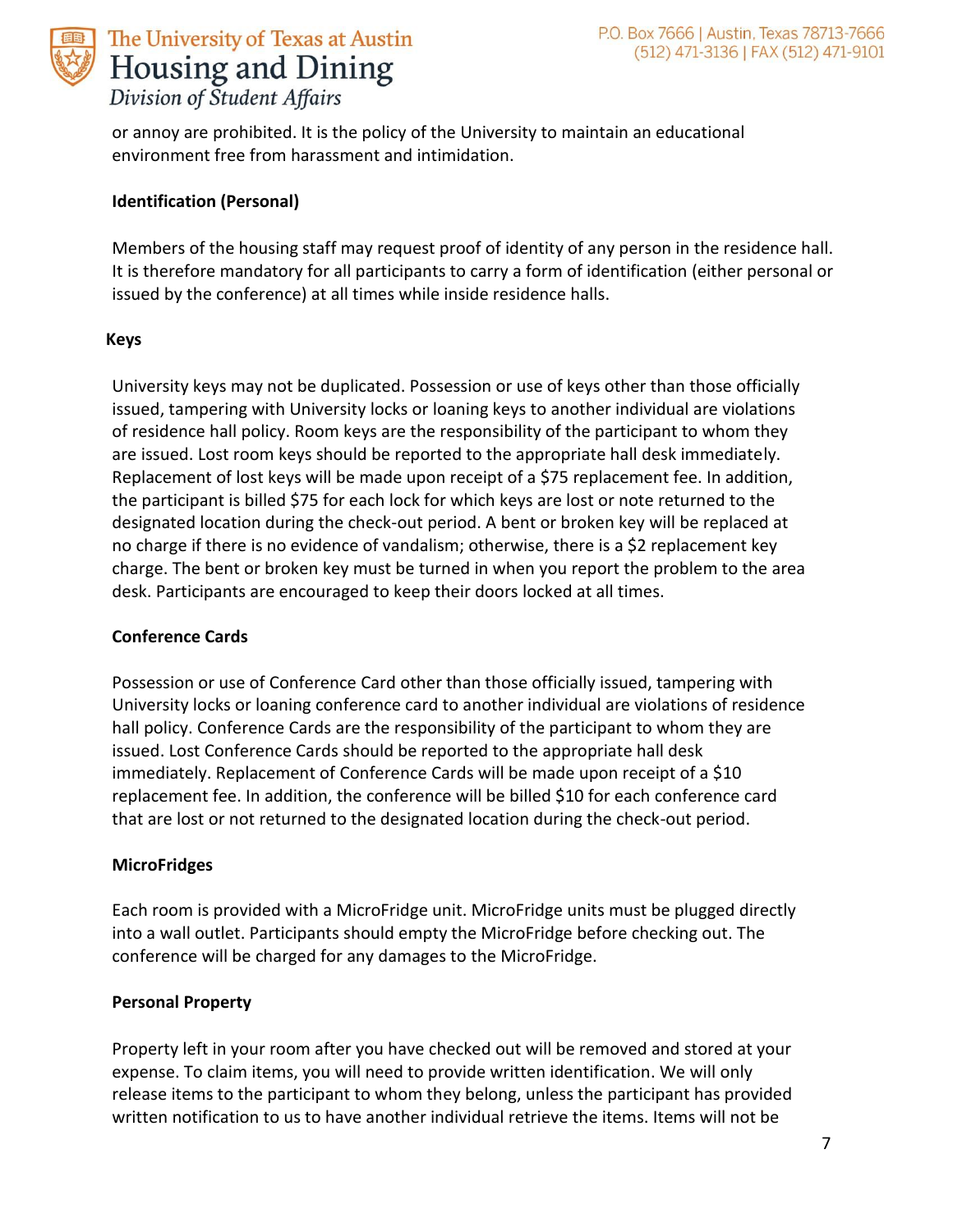

mailed.

Although the University cannot assume responsibility for accidents or lost, stolen or damaged personal property of a participant, some suggestions are offered for the protection of personal possessions. Participants are urged: 1) to keep their rooms locked at all times; 2)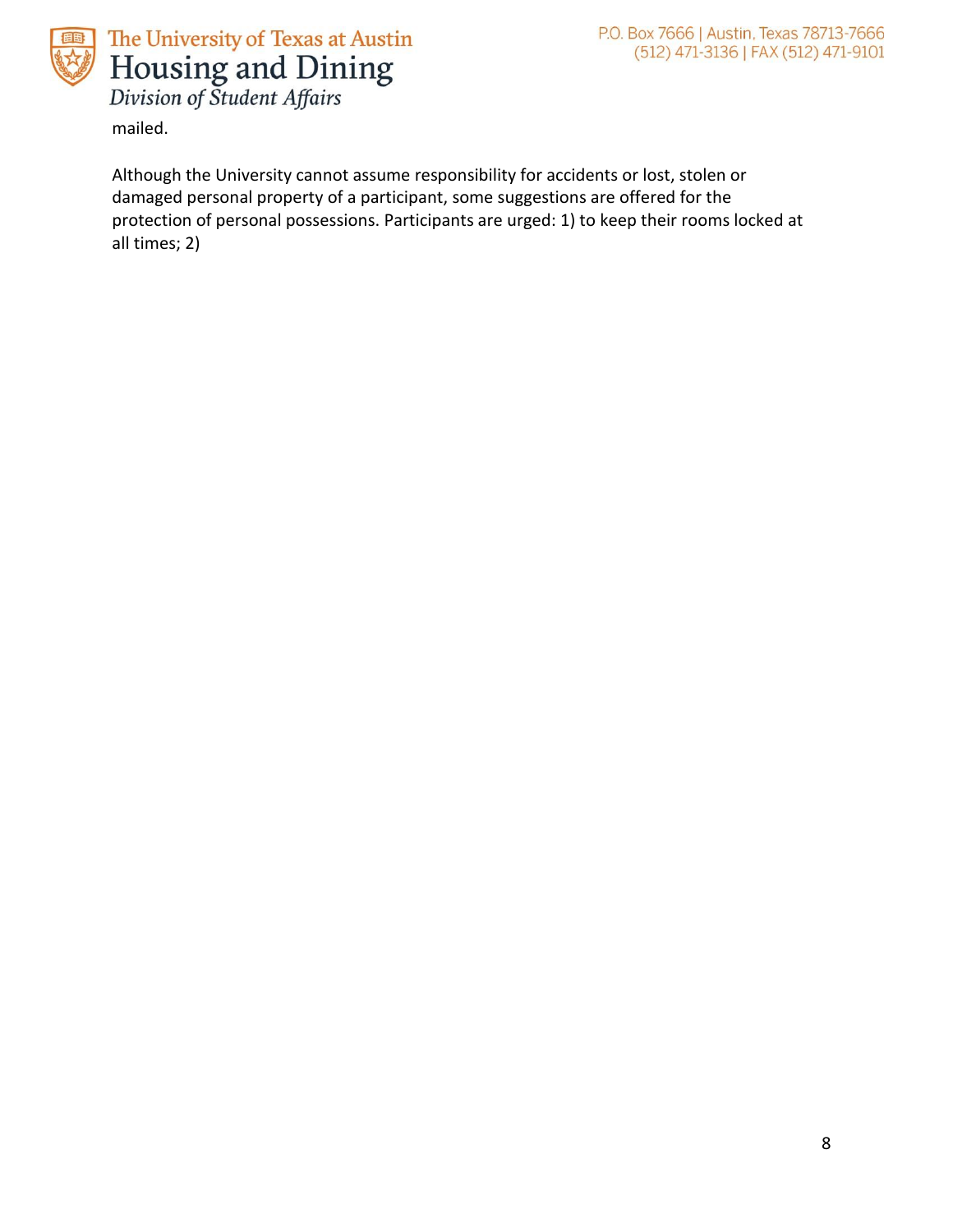

to carry insurance on valuable items; 3) to record the serial numbers of property; and 4) to call University Police (471-4441) and the appropriate residence hall office immediately to report any missing items, or suspicious persons or activities.

If you drop something down an elevator shaft, plumbing fixture, or heating or cooling unit, report it to the area desk. A maintenance worker will attempt to retrieve your belongings as soon as possible. Items will be retrieved at your expense. Charges apply whether or not the worker is successful in retrieving the lost item.

#### **Pets**

Pets are not allowed with the exception of service animals, service animals in training, emotional support animals and fish in aquariums (up to 5 gal.). Any other animals found in the residence hall will be removed at the expense of the participant, who will be subject to disciplinary action, up to and including removal from the residence hall. Service animals, service animals in training and emotional support animals must be approved prior to arrival. The participant should contact the Office for Inclusion and Equity to initiate the approval process at least three (3) weeks before their scheduled arrival. To initiate the approval process, complete and submit the *Visitor Request to have a Service Animal or Emotional Support Animal Form.* Emotional support animal requests will not be processed for participants staying less than one (1) week.

#### **Maintenance**

All maintenance concerns and emergencies should be reported directly to the residence hall desk. If you are found responsible for damages to the building, furniture or equipment, damage charges will be assessed to you.

#### **Pranks**

Pranks are considered a serious offense to community living. Individual or group activities that result in disturbances or distress to others, or which cause damage or destruction to property, are prohibited. Using or attempting to use University property in a manner inconsistent with its designated purpose is also prohibited. Participants who participate in pranks are subject to disciplinary action.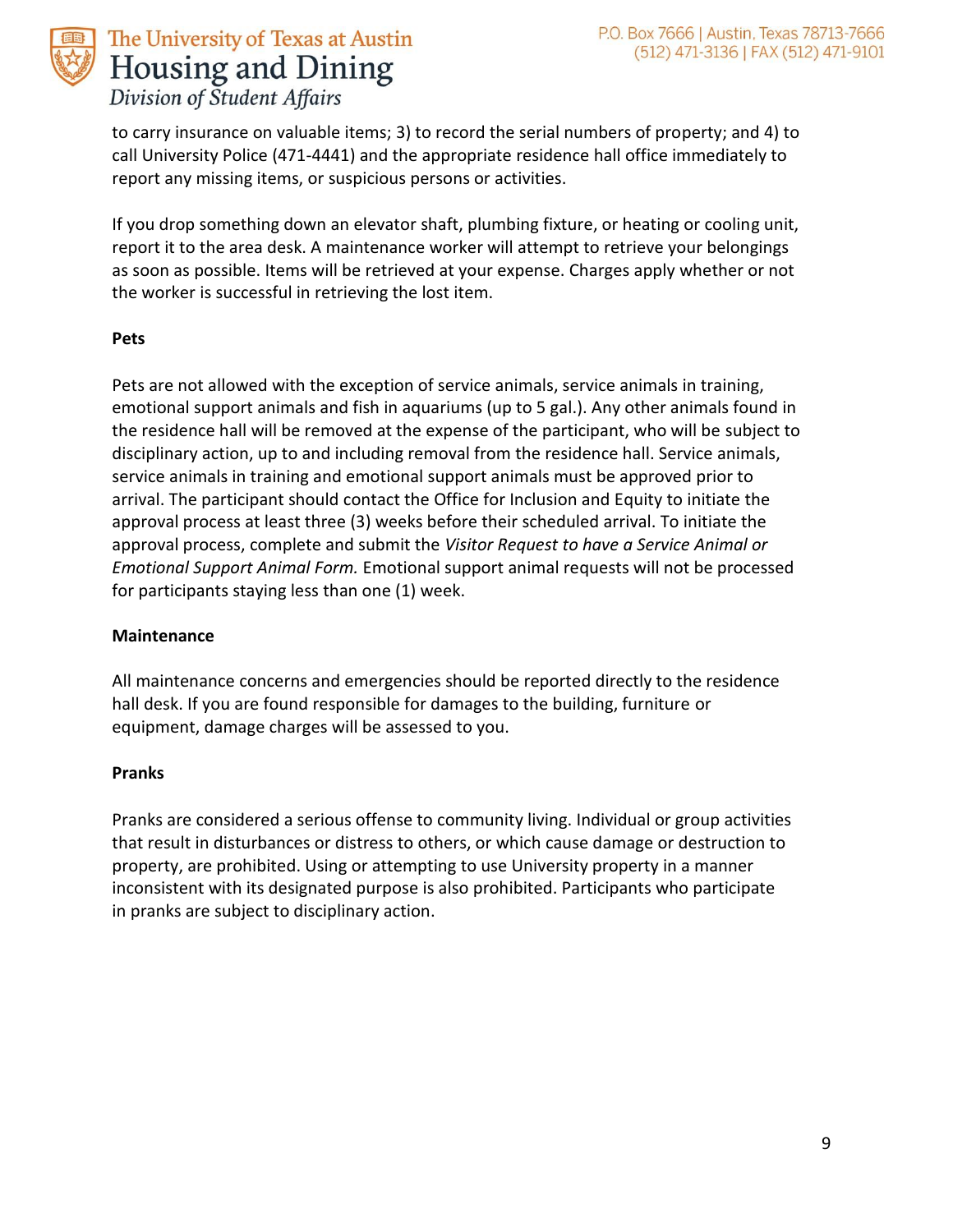

#### **Recreational Equipment**

Riding hoverboards, bicycles, scooters, skateboarding and rollerblading are prohibited inside all residence halls due to risk of injury and damage to facilities. Participants who participate in pranks are subject to disciplinary action.

#### **Room Damages**

Use of tape, nails, tacks, hooks, etc., on furniture, walls, ceilings or doors is not permitted. Only blue painter's tape is allowed. Mattresses are not to be removed from beds. Participants will be held responsible for any activities or damages that occur in theirassigned rooms. Prior to check-out, participant rooms should be cleared of excessive trash and debris. Participants should lock their rooms before checking out.

#### **Sexual Harassment (including Sexual Violence)**

It is the University's policy and commitment to investigate and address sexual harassment, sexual discrimination, sexual misconduct, or any form of sexual assault. Due to federal law, many UT employees, including Conference Assistants, Complex Coordinators, and Assistant Directors in University Housing and Dining are considered responsible employees of the university. Any incident reported will be referred to the Title IX Coordinator for the university for investigation and disciplinary action. You may also choose to report to UTPD by calling 911 during an emergency and (512) 471-4441 all other times.

For the full policy of the University please read the General Information Catalog: Appendices D and H for more information on Sexual Harassment, Sexual Discrimination, ad Sexual Assault and General Information Catalog: Appendix C, Chapter 11 for the discipline process.

#### **Signs/Posters**

Signs, posters and other materials may be posted only in designated areas with the approval of the University Housing and Dining Conference Manager. Any approved door tags and signs should be hung using painter's blue tape only. Two 8.5" X 11" flyers are allowed on each room door as well as community bathroom doors. The conference group is responsible for any damages that may occur as a result of hanging signs or decorations. Signs may not violate any State or federal law or University regulation, including solicitation.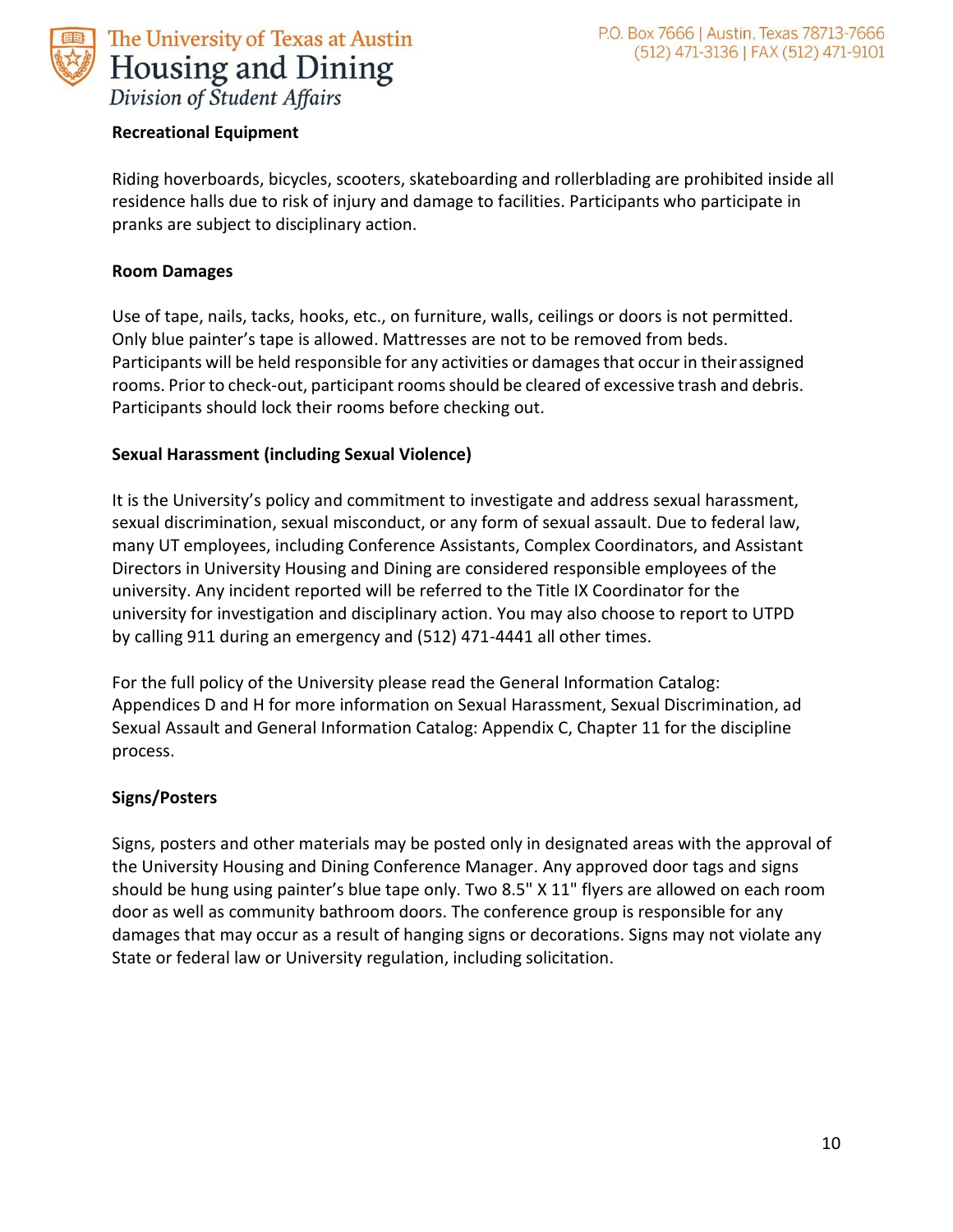

**Shelter in Place**

The campus siren system and residence hall public announcement systems will be used to notify conference participants when a dangerous situation exists requiring participants to go indoors and seek cover. Participants should secure themselves in their room, stay down and away from windows. Participants should monitor the UHD/UT emergency websites and local news stations for information.

#### **Smoking**

Smoking, including, but not limited to, cigarettes, pipes, cigars, electronic cigarettes, vaporizers, hookah pipes and water pipes, is not permitted on university property.

#### **Solicitation/Campaigning**

Any conference arrangements or activities involving solicitation should be reviewed by UHD Conference Manager prior to scheduling as a part of the conference program. Solicitation is defined by *University Regents' Rules and Regulations, Part I Chapter VI, Section* 6.11, as "the sale or offer for sale of any property or service, whether for immediate or future delivery; and the receipt of or a request for any gift or contribution; or the request that a vote be cast for or against a candidate, issue, or proposition appearing on the ballot at any election held pursuant to state or federal law." Any solicitation not approved through the Conference Manager is prohibited.

#### **Storage**

No storage is available for luggage or guest possessions.

#### **University Students**

University of Texas at Austin students (either current enrolled or incoming) are expected and required to abide by all Institutional Rules. Students reported for or alleged to have violations of Institutional Rules, including, but not limited to, the enclosed policies on alcohol, drugs, harassment and sexual assault, will be referred to the Dean of Students for possible disciplinary action.

#### **Windows and Screens**

Windows and screens may not be used to display advertisements, posters, flags, clothing or any externally visible display. Window screens may not be removed. Removal and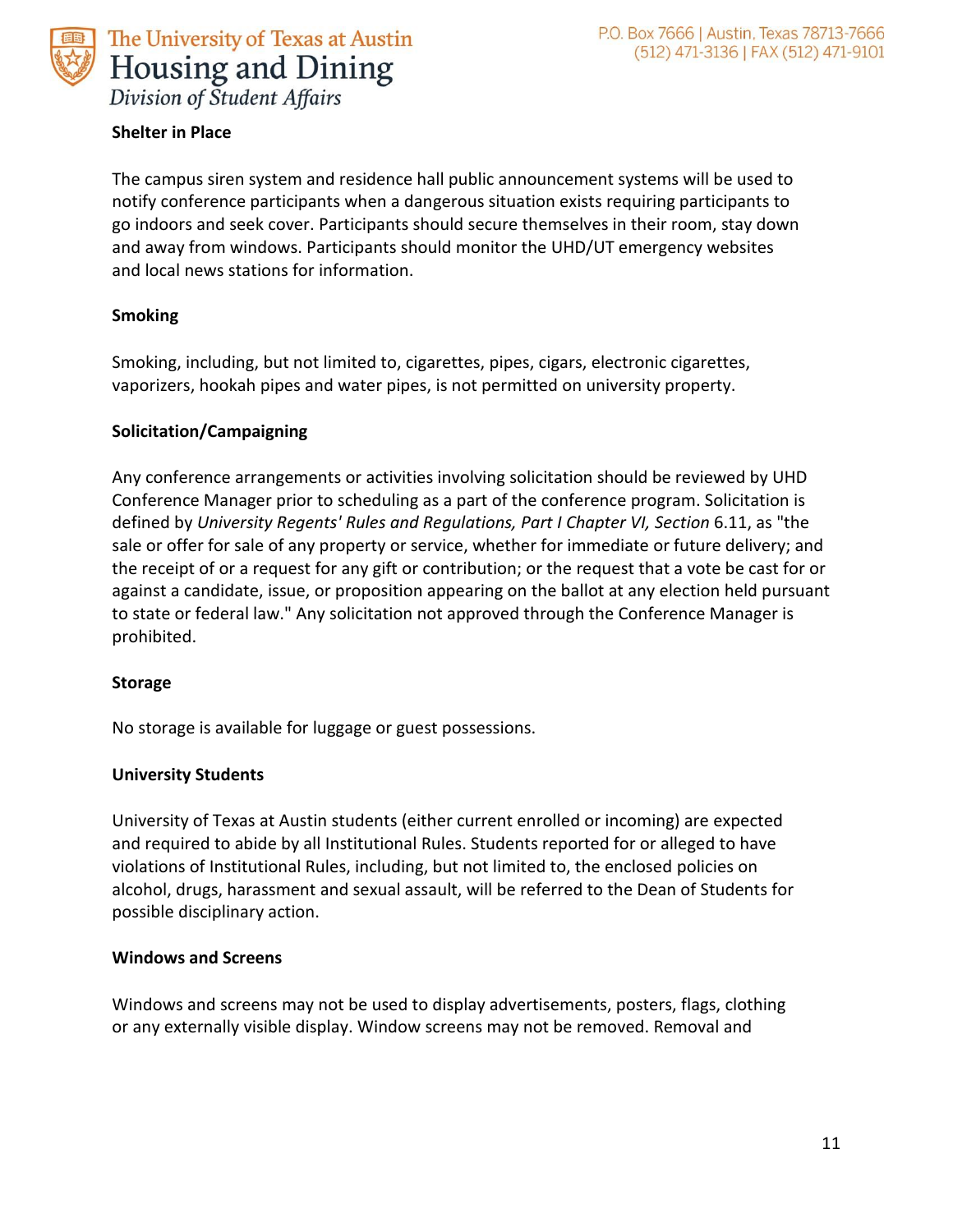

replacement of screens is often dangerous, and a charge will be assessed for reinstallation or replacement. Throwing things out of windows or using your window for an entry or exit from your room will result in referral through the disciplinary process with possible removal from the residence halls.

Opening windows is a safety and security risk. For reasons of safety and security, windows in buildings are not to be opened unless authorized. A \$25 charge will be assessed for windows opened in violation of this policy. Any malfunction of the air-conditioning system should be reported immediately to the residence hall office. Adjustments in the airconditioning are made daily Monday through Friday.

#### **Section 2: FIRE AND LIFE SAFETY POLICIES**

#### **Appliances**

Most electrical appliances will place strain on the wiring system which creates a fire hazard. All appliances used in residence halls must be U.L. approved and should be properly maintained. By order of the University Fire Marshal, the use of any appliance with open heating coils is prohibited. Guests found in violation of policy will be directed to immediately remove prohibited items and may be subject to disciplinary action. Allowed appliances: blenders, coffee grinders, coffee pots (12 cups and under), electric can openers, food dehydrators, hot pots and juicers.

The following may not be used or stored in the residence halls at any time: any appliance with open heating coils, bread maker, candle with a burned or unburned wick, coffee/drink warmer, crock pot, deep fryer, electric skillet or griddle, electric wok, explosives, facsimile of a weapon, fireworks, George Foreman grill, halogen lamps, hamburger cooker, homemade furniture, hot plate, incandescent bulbs, lofted furniture not supplied by UHD, microwave (other than the one provided by UHD), neon lights, paper lamp shades or lanterns with bulbs, holiday or string lights, paper on your door (larger than two 8x11), refrigerator (other than the one provided by UHD), rice cooker, soldering iron, space heater, toaster, toaster oven, toxic chemicals, university furniture not assigned to you and weapons.

#### **Candles and Incense**

By order of the University Fire Marshal, candles, incense or other open-flame devices (including, but not limited to, Scentsy candles, candle warmers, and plug-in air fresheners) may not be burned in student rooms. Candles are not permitted in student rooms as decoration. Students found in violation of policy will be directed to immediately remove prohibited items and may be subject to disciplinary action.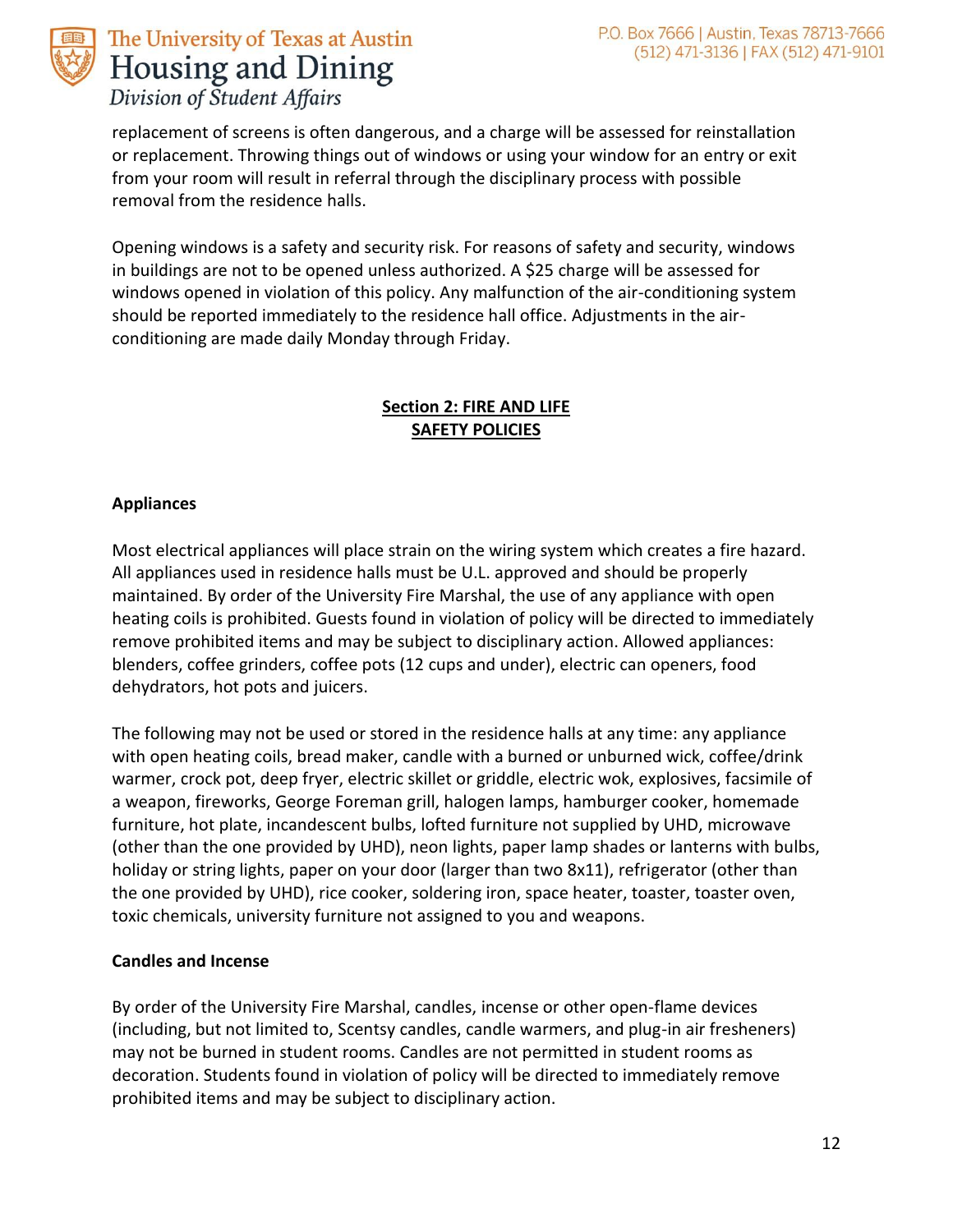

#### **Decorations**

Holiday lights, glitter, confetti or other flammable materials may not be used in the residence halls. These items create a safety hazard and are difficult to clean. Participants found in possession of such items are subject to a fine. More than 20% of wall space cannot be coverage with posters or other flammable materials.

#### **Electrical Extensions**

The University Fire Marshal has indicated that the use of extension cords or multiple plug converters is prohibited. The University Fire Marshal has approved the use of the following devices when electrical extensions are required:

- A UL-approved power strip with a circuit breaker. The power strip must be constructed from heavy-duty materials, consisting of 12-, 14- or 16-gauge wire. The power strip must be a three-wire grounded unit rated for a maximum of 15 amps and 1875 watts and have a built-in circuit breaker.
- A Multi-plug adapter with a built-in 15 amp circuit breaker that can be plugged into one wall receptacle.
- A Universal (or Uninterrupted) Power Supply device (UPS) is also permitted.

No other devices are allowed. All power strips must be plugged directly into a wall outlet. Power strips may not be plugged into another power strip. Power strips are limited to one per wall outlet. Use of unauthorized extension devices presents a fire hazard. Guests found in possession of an unauthorized electrical cord or multiple plug converter will be directed to immediately remove the item and be subject to disciplinary action, up to and including removal from the residence hall.

#### **Explosives/Fireworks/Weapons**

Fireworks, chemicals, lighter fluid, gasoline, other explosives and flammables, and any weapons that could inflict bodily harm or result in disturbances of the peace are prohibited in the residence halls and on the university campus. Facsimiles, including water guns and air guns, are also prohibited on campus. The prohibition applies to all persons, students, faculty, staff and campus visitors, and it applies to all areas of the university. Texas law states that possession of firearms, illegal knives, clubs or prohibited weapons on a college campus is a third-degree felony. Residents or any student found in possession of prohibited weapons, or of explosive or flammable materials, are subject to disciplinary action, removal from the residence hall and/or arrest.

Controlled substances and/or the storage or use of chemicals that generate EPA regulated classified wastes (this includes photography development) are prohibited in the residence halls.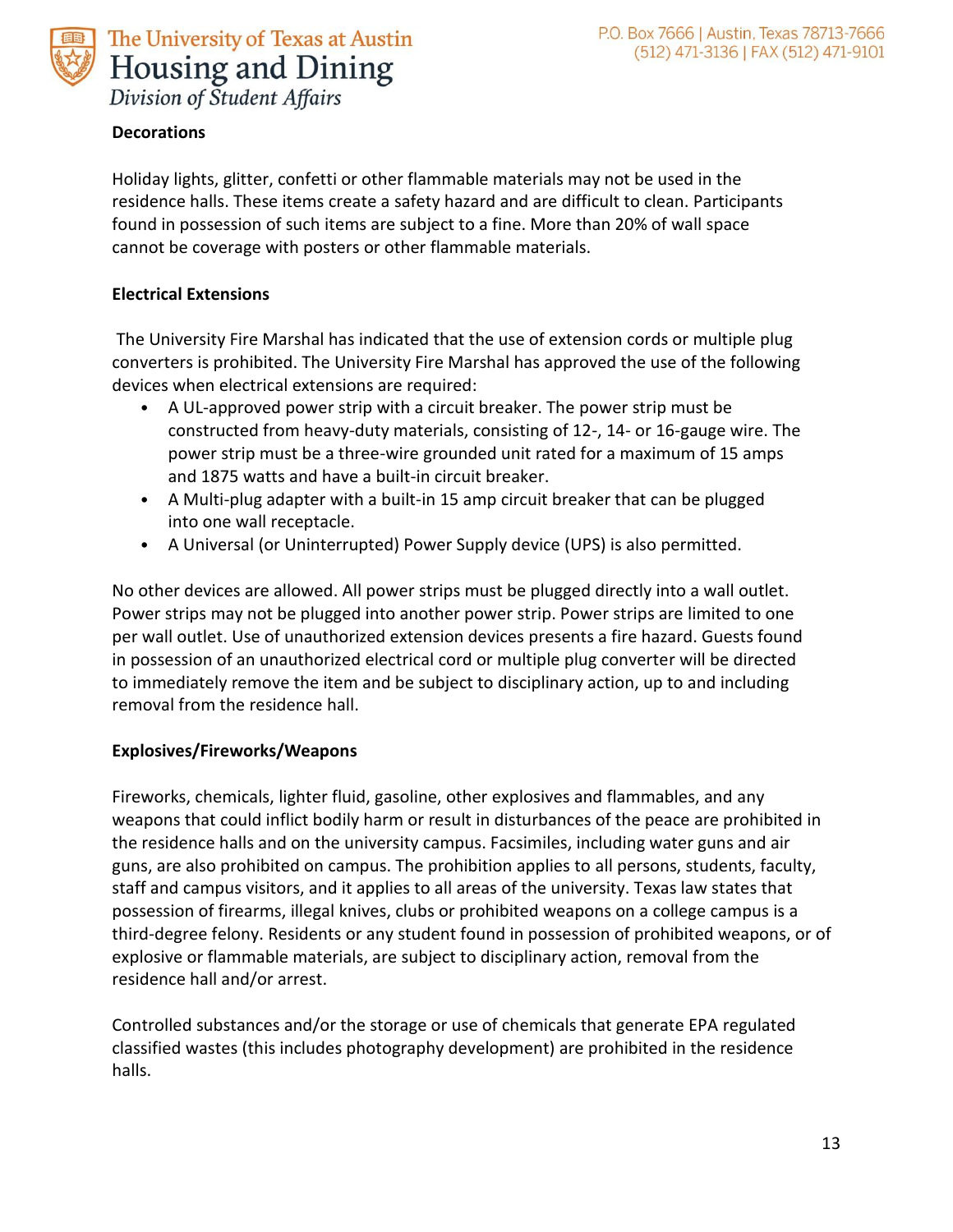

Fireworks (pyrotechnics) of any kind are not permitted in the residence halls or on the UT campus under any circumstances. Fireworks can be construed to include, but is not limited to, pyrotechnic devices that make loud noises and/or exude some kind of spark.

#### **Campus Carry**

In compliance with Texas Government Code Section 411.2031, a holder of a license to carry ("license holder") may carry a concealed handgun on or about the license holder's person while the license holder is on the campus of an institution of higher education. As a reminder, "concealed" means the handgun cannot be in plain view and its presence cannot be discernable through ordinary observation. It is the responsibility of the license holder to know and follow all applicable state and federal laws, and institutional policies.

In the residence halls, license holders are allowed to carry their handgun in common areas, such as: lounges, dining areas and study areas. Licensed family members may carry a concealed handgun in the residents' rooms while visiting. In all cases, the handgun must remain on or about their person at all times. Handguns and ammunition are not allowed to be stored anywhere within the residence halls, which includes student rooms and common areas.

If actions by residents or their guests are found by the University to be in violation of Campus Carry policies, the student contract holder may be subject to University disciplinary action and housing contract cancellation.

Students may not carry handguns in residents' rooms. Accordingly, as to students and residents' rooms: "Pursuant to Section 30.06, Penal Code (trespass by license holder with a concealed handgun), a person licensed under Subchapter H, Chapter 411, Government Code (handgun licensing law), may not enter this property with a concealed handgun." Residents are responsible for orally telling any guests who are license holders, other than family members, that concealed carry is not allowed in residents' rooms.

For questions concerning concealed carry on campus, please refer to the University Handbook of Operating Procedures<https://www.policies.utexas.edu/policies/campus-concealed-carry> , and the Campus Carry website <https://campuscarry.utexas.edu/>

For more information on the Texas license to carry a handgun, you may visit the Texas Department of Public Safety's website: <http://www.dps.texas.gov/RSD/CHL/faqs/index.htm>

#### **Fire Alarms and Fire Safety Equipment**

Participants and their guests must evacuate the building and comply with staff instructions any time a fire alarm sounds. A map listing evacuation routes is located on the inside of every individual sleeping room. It is a violation to cover up the instruction and evacuation map. Tampering with fire and safety equipment or setting off a false alarm is a violation of State law and University regulations and will result in University disciplinary action, including fines and removal from the hall and/or possible legal action. Tampering is defined as any action that may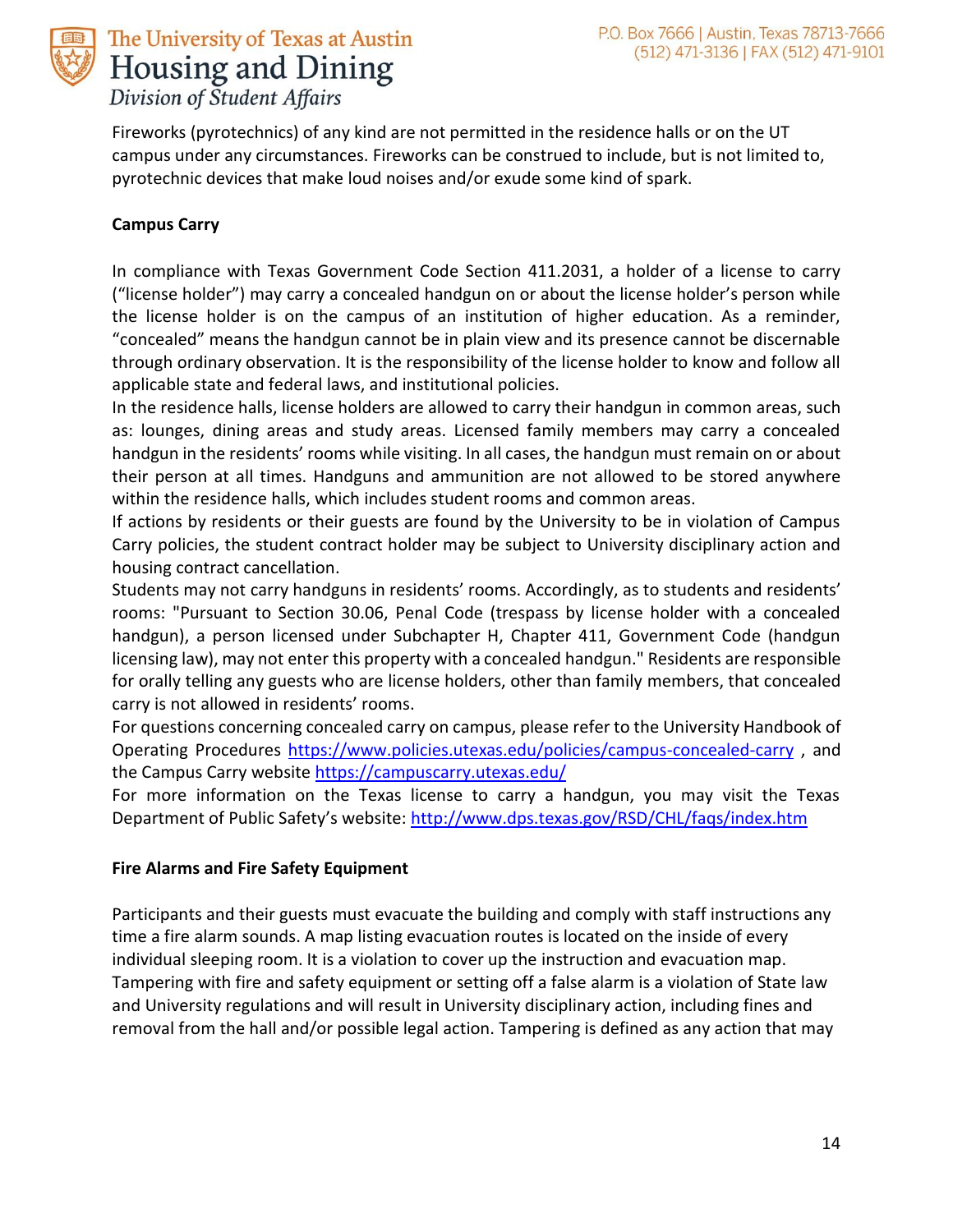

damage or interfere with the normal functioning of the fire and life safety system. Tampering includes, but is not limited to, the following:

*Disconnecting, intentionally damaging, covering or vandalizing in any way smoke detectors, fire sprinklers, alarm horns, pull stations, fire extinguishers, door closers or exit signs. Covering or hanging anything on fire sprinkler heads or pipes is NOT permitted at any time.*

Any malfunction of fire safety equipment, including room smoke detectors or fire sprinkler equipment, should be immediately reported to your area desk. University Housing and Dining is committed to the prevention of tampering with fire safety equipment and will work with staff, participants and University Police to identify responsible individuals. All participants with information that can assist in the investigation are encouraged to contact a residence hall staff member or the University Police.

#### **Lighting**

Halogen lamps consuming more than 120 watts of power are not permitted in the residence halls. This includes most torchère- type fixtures. Paper lanterns and holiday lights are not permitted. Placing cloth or paper over lighting is not permitted.

#### **Violations**

Tampering with fire and life safety equipment is considered a Class A Misdemeanor, subject to fines and imprisonment. At a minimum, participants found responsible for tampering with fire and life safety equipment or participants found in violation of fire and life safety policies are subject to the penalties listed in the chart below, including disciplinary action up to removal from the residence hall, fines and possible legal action.

*NOTE: State laws, amended in 2001, upgrade the penalty for discharging fireworks and explosives from a misdemeanor to a state jail felony offense. Any person found discharging fireworks or explosives is subject to University disciplinary action, fines, and criminal prosecution (including jail time).*